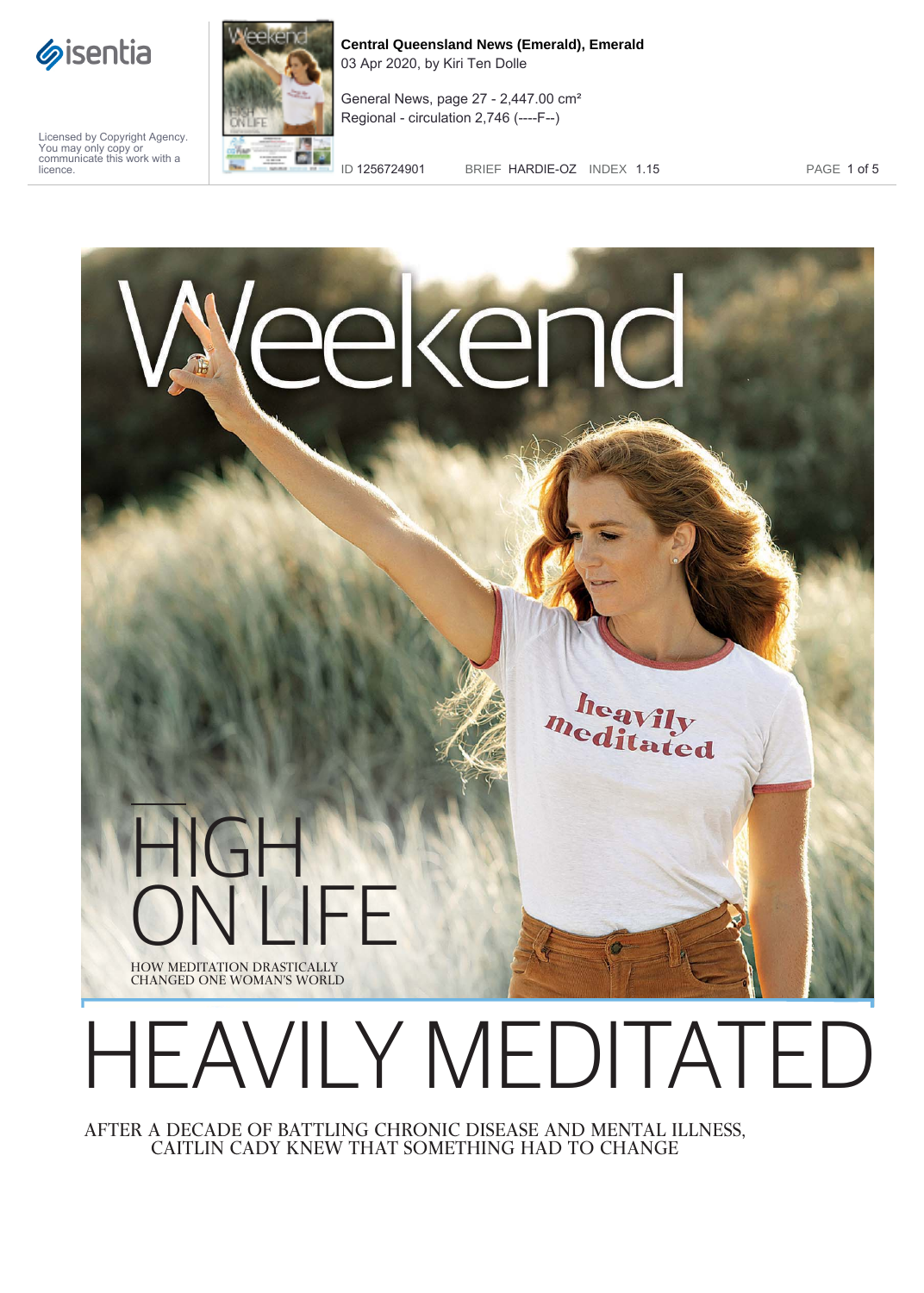



**Central Queensland News (Emerald), Emerald** 03 Apr 2020, by Kiri Ten Dolle

General News, page 27 - 2,447.00 cm² Regional - circulation 2,746 (----F--)

ID 1256724901 BRIEF HARDIE-OZ INDEX 1.15 PAGE 2 of 5

# WORDS: KIRI TEN DOLLE

**Never has the need to be calm been**<br>While we enter a new-found "life<br>we know it", Caitlin Cady, like many of us, is greater.

While we enter a new-found "life as unsure what is around the corner.

But one thing is certain in her day-to-day life, and that is meditation.

The 37-year-old mother calls herself a "hope dealer" and a "meditation junkie". She is "heavily meditated" and it's written on her shirt. It's also the name of her first book.

The American-born author lives in Byron Bay with her husband and three children. But it's not all incense and Lycra for this devoted yogi. She runs multiple businesses including a nightclub, a restaurant and until recently, a street magazine in Byron Bay.

She's a recovering perfectionist, who despite what her multiple hats might suggest, refuses to endorse multi-tasking.

# **ROCK BOTTOM**

At 21, Caitlin was brought to her knees by disease. In the space of four years she had contracted mononucleosis, Epstein-Barr virus, dengue fever and lyme disease.

For a decade she endured chronic lyme disease, a tick-borne disease that is disputed by some conventional medical practitioners in Australia but known to endemic areas such as northeast US. For Caitlin, this was compounded by years of depression, anxiety and eating disorders.

"I had tried everything, from vitamin C flushes, vitamin IVs, naturopathy, acupuncture, doing blood work and taking Chinese remedies – everything that I could," Caitlin tells Weekend.

The western medical system basically gave me two weeks of antibiotics and told me you're stuck with this for the rest of your life.

"After 10 years of being sick with the lyme disease, I was deflated and frustrated. I didn't want to be sick for the rest of my life."

She describes this intuitive realisation in the opening chapters of her book. It was no longer about her physical body; it was about making a mental shift.

"Up to that point I always derived my sense of happiness and self-worth through what I could control and what I could achieve," Caitlin recalls.

"I threw myself into work. I worked in sales and didn't turn off. I was always multi-tasking and saying yes to everything. Most people can relate to that because it's an attitude and canon of behaviour that our society tends to champion. Hustle and work hard and achieve things.

"That sense of overachievement and

perfectionism was actually making me sick because my immune system couldn't reset itself when I had adrenal fatigue and off-thecharts cortisol levels."

# FRONT OF MIND

While the real impact of the coronavirus fallout on people's mental wellbeing plays out, according the Black Dog Institute, one in five (20 per cent) Australians aged 16-85

experience a mental illness in any year. The most common mental illnesses are depression, anxiety and substance use disorder. Often all three occur in combination.

Late last year the Productivity Commission handed down its draft report that examined the cost of mental illness and suicide in Australia. It revealed there are up to a million people going untreated for mental health conditions in Australia, costing the economy about \$180 billion every year.

#### **TAKING A SEAT**

As her health and mental state deteriorated, Caitlin was faced with a life-changing decision.

"People had told me about meditation and initially I thought that's not for me … I'm busy, I have a busy mind," she explains. "It's hard for me to sit still, so I'm just not cut out for this. I would start meditating and then bail, over and over again. I had this sense of guilt about doing nothing for 15 minutes."

Caitlin was afraid that if she slowed down that her "whole life would fall apart".

"The bottom line was I was terrified of meditating. But I understood that resistance always stands in the way of something new, any kind of growth or expansion or realisation of your potential as a human.

"For me, it came down to a choice of being sick and stressed for the rest of my life or breaking through that resistance and believing there was something better on the other side. Once I understood why I was meditating, what I was afraid of, committing was easy. It's effortless to show up for something when you understand on a deeply personal level why you are doing it."

# **BYRON BOUND**

In 2009, Caitlin was living in the US when she reconnected online with her now husband.

"We hadn't seen each other in seven years. He was the one that got away," she laughs.

"I flew down to New Zealand on a frequent flyer ticket and visited him for two weeks. I

went home, packed up my life and moved to New Zealand."

Caitlin lived there for a while before the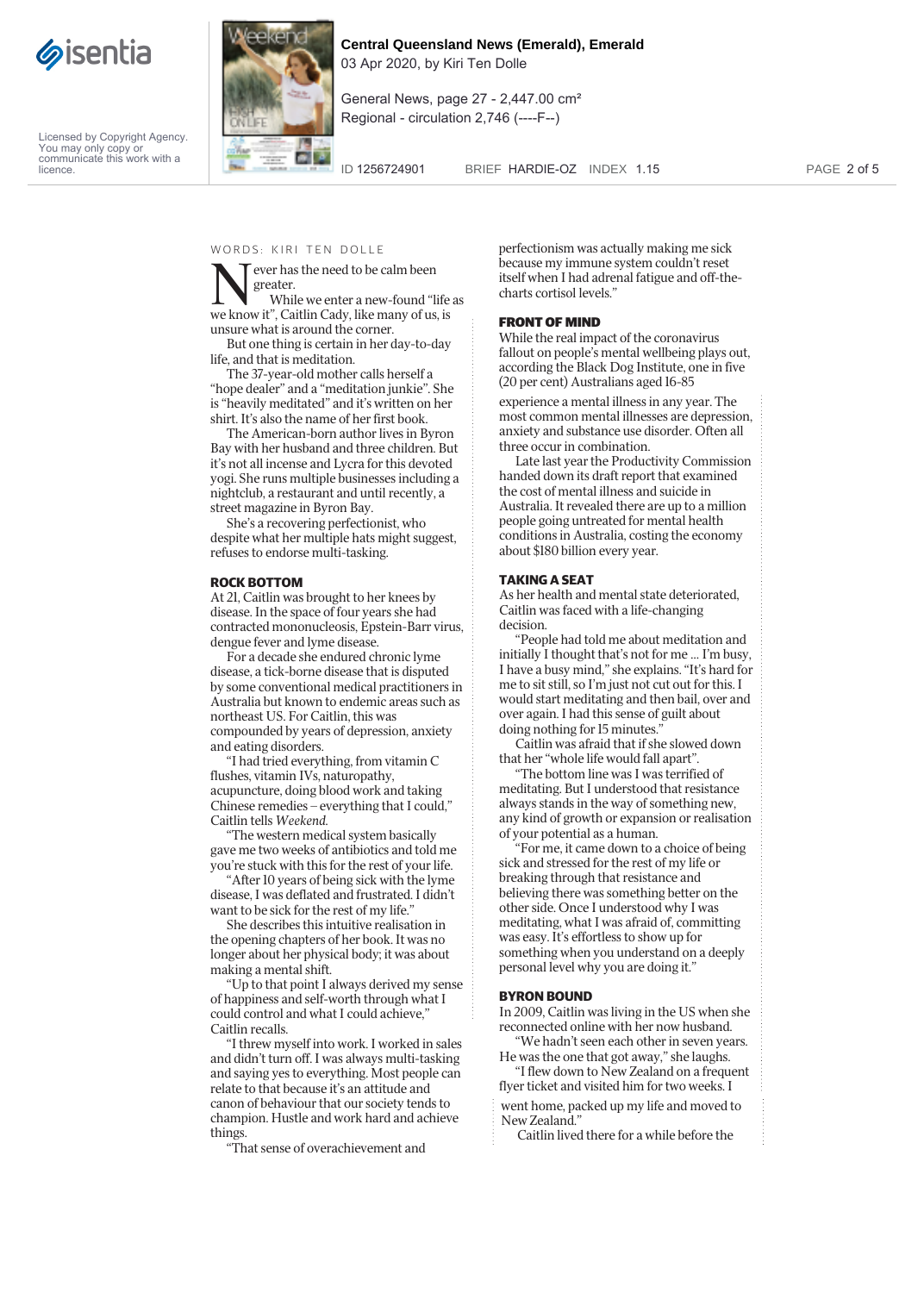



**Central Queensland News (Emerald), Emerald** 03 Apr 2020, by Kiri Ten Dolle

General News, page 27 - 2,447.00 cm² Regional - circulation 2,746 (----F--)

ID 1256724901 BRIEF HARDIE-OZ INDEX 1.15 PAGE 3 of 5

pair moved to Byron Bay, where opportunity beckoned in the hospitality industry.

"When I had children, my reason for meditating really deepened," she says.

"As a working mother, distractions are pervasive. Multi-tasking can feel like it's the only way to get through the day. Presence can feel like something that comes at a price because you're either choosing to show up for your children and your work is falling by the wayside or vice versa.

"I think meditation is the ultimate act of single tasking. By practising that on the cushion every day, I understand the value of giving my full attention to my children or my work. Multi-tasking is actually not a useful way to live or work.

Caitlin says meditation gives her the tools to support the transition in and out of the roles in her life, from being a mother to being a writer, a business owner.

When you punctuate your life with times of stillness, you learn to transition in and out of doing and being," she says.

## **GET SIT DONE**

While meditation has been practised for centuries across different cultures, only recently has it gained mainstream interest in Australia.

"Scientific studies are starting to explain the benefits of meditation and mindfulness in scientific language and scientific terms," Caitlin says. "For people who may have been sceptical about anecdotal or esoteric evidence, science is now speaking their language."

Research by Michigan State University,

published in Brain Sciences in November last year, suggests meditating just once proves to November last year,<br>suggests meditating<br>just once proves to<br>make a difference in the brain. MSU



psychology doctoral candidate and study coauthor Jeff Lin says the analysis – the largest of its kind to date – found that sitting with your thoughts could help you to become less error-prone.

"People's interest in meditation and mindfulness is outpacing what science can prove in terms of effects and benefits," he says. "But it's amazing to me that we were able to see how one session of a guided meditation can produce changes to brain activity in nonmeditators."

He said the goal was to sit quietly and pay close attention to where the mind travelled without getting too caught up in the scenery.

The 200 participants, who had never

meditated before, were taken through a 20 minute open monitoring meditation exercise while researchers measured brain activity through electroencephalography, or EEG. They then completed a computerised distraction test. It found the meditators had increased error recognition than those who didn't meditate.

Another review of 11 studies, published in the journal Brain Plasticity late last year, found yoga and meditation practice increased the volume of the hippocampus and the amygdala, a brain structure that contributes to emotional regulation. The prefrontal cortex (a brain region just behind the forehead essential to planning, decision-making and multitasking) and the cingulate cortex (emotional regulation, learning and memory) tend to be larger or more efficient in those who regularly practise yoga.

# **DOWN-TO-EARTH**

Caitlin says it's her mission to make meditation more accessible and help others get their daily dose using soulful straight-talk.

"I wanted to bring relatability and colour to talking about a topic that I think just had a PR problem," she says.

The World Health Organisation estimates depression will be the number one health de concern in the world by 2030. co

"In the world that we live in it is hard not to feel overwhelmed or disempowered or fe pessimistic, or even angry," Caitlin says. pe "There's also a lot of guilt and shame in feeling "T joy in hard times. jo

"The best way I know of to create a change in the outer environment, is to change the in inner environment. And the best tool I know in of to do that is meditation. Meditation offers us the opportunity to develop equanimity. u

"By listening to our thoughts, we deepen our self-awareness and amp up our emotional intelligence. It also schools us in nonattachment, which means we can respond wisely to our impulses and emotions.

Caitlin has now been free of lyme disease for more than eight years. "It literally was life changing," she resolves. "You can't have a meaningful meditation practice and not see the effect of it on your life."

*Heavily Meditated by Caitlin Cady and published by Hardie Grant is out now.*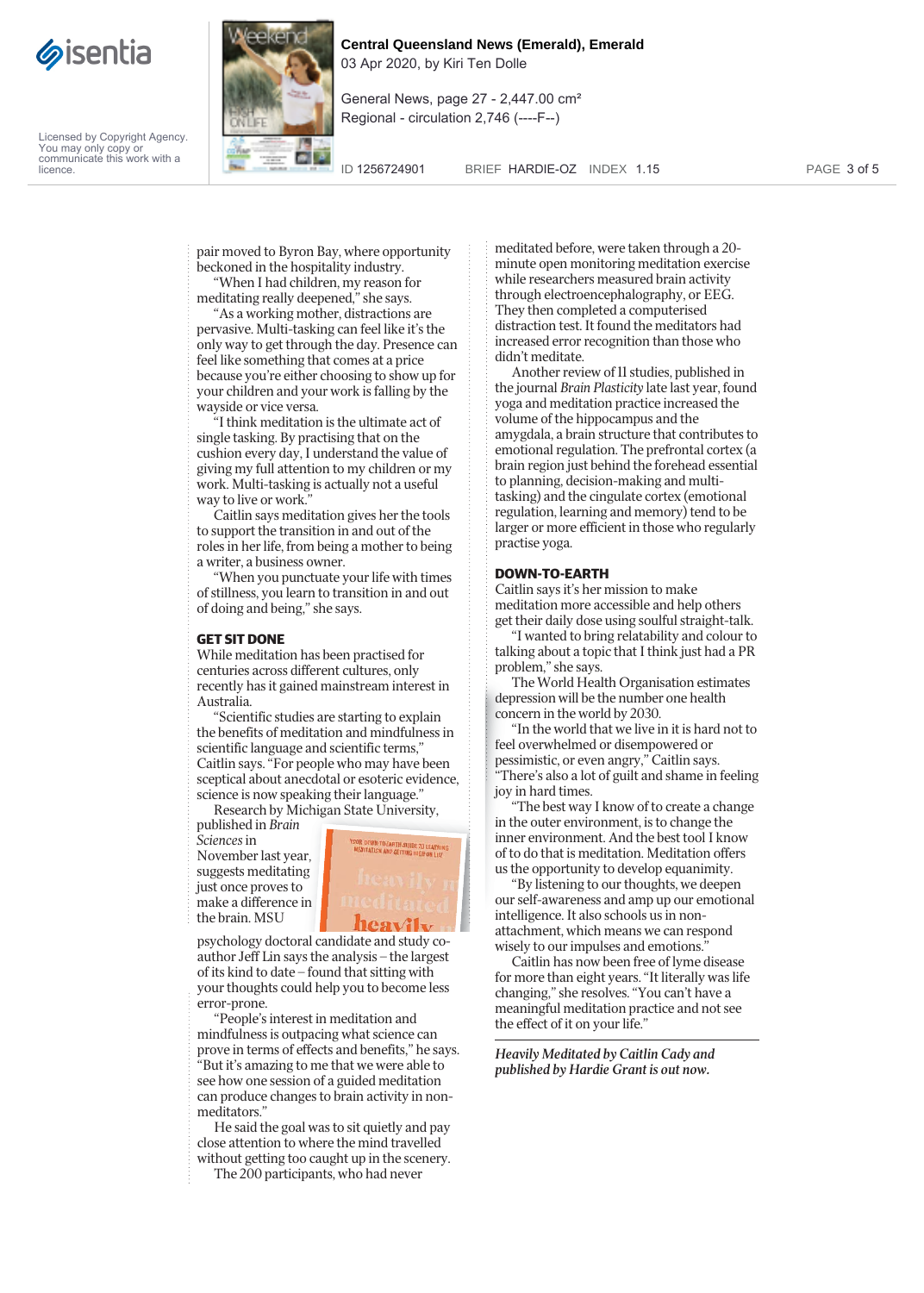



General News, page 27 - 2,447.00 cm² Regional - circulation 2,746 (----F--)

ID 1256724901 BRIEF HARDIE-OZ INDEX 1.15 PAGE 4 of 5

# HOW TO GET STARTED

**1. Start where you are:** Don't put yourself under pressure to bust out a twice daily 20-minute practice. Seven minutes every morning is



great. **2. Done is better than perfect:** Small, regular victories are much more empowering and powerful than sporadic whims. I believe that the benefits always show up if you do. d **3. Understanding your why:** When you are really clear on why you are meditating, it is easier to show up and making sure it is specific to you.

**4. Set a regular time:** Think of it as an appointment with your higher self. Make it nonnegotiable. Half of the resistance to meditation is just showing up. I think of it like brushing my teeth. I don't weigh up if I should do it every morning. It is part of my routine.

**5. Know that it is normal for your mind to wander:** Your mind is designed to wander, it is designed to be vigilant to keep you alive. Don't think you're doing it wrong if your mind begins to wander because it is normal. The whole point of meditation is bringing your attention back over and over again..

ichigan State University,